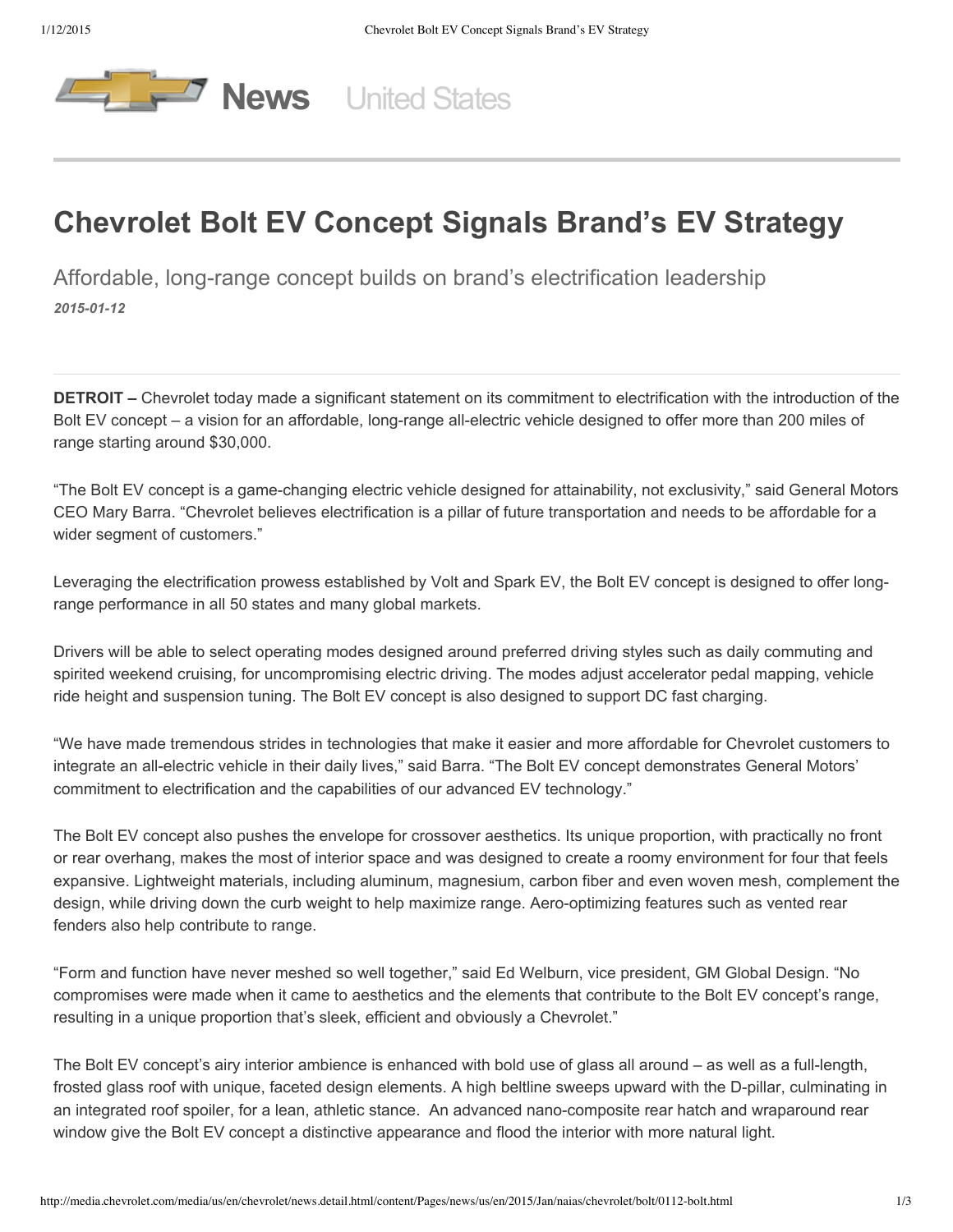#### 1/12/2015 Chevrolet Bolt EV Concept Signals Brand's EV Strategy

High-intensity, efficient light-emitting diode (LED) headlamp and taillamp elements are housed behind jewel-like faceted lenses in which translucent elements illuminate evenly to create the signature lighting effect.

### **Airy, intuitive interior**

Inside, the Bolt EV concept has a large feel reinforced by generous headroom and legroom dimensions. A flat, flowthrough floor adds to the roominess, while a contemporary, light color scheme adds to the feeling of an open, airy cabin and conveys warmth.

The cabin's airy, high-tech environment is reinforced with lightweight, slim-architecture seats mounted on exposed aluminum pedestals that create a floating effect. The minimalist center console "floats," too, suspended from the front seats.

"The Bolt EV concept's interior is intended as a sanctuary, with materials and technologies that reinforce the airy ambience and help contribute to the vehicle's overall efficiency," said Welburn. "It also incorporates technology in a subtler and simpler manner, for a more soothing driving experience – particularly in busy, urban environments."

Chevrolet's signature dual-cockpit interior layout incorporates easy-to-use technology designed to make the driving experience easier and more enjoyable. It wraps into the door panels and features a frosted and translucent appearance – and a subtle glow at night.

The concept's technological intuitiveness can be accessed via a smartphone with the concept Bolt EV Connect app, which is designed to:

- Allow a smartphone to perform as the key fob
- Allow ride-sharing management, including reservations, vehicle location, digital key and even payment processing via the smartphone
- Incorporate the concept automatic park-and-retrieval technology, which enables the driver to exit the vehicle and tell the Bolt EV concept to park itself – and when errands are completed, the Bolt EV concept can be summoned to return to the owner's location.

A large, color 10-inch-diagonal capacitive-touch screen, with interface features, complements the concept Bolt EV Connect app. It even allows the projection of all the application and other smartphone data onto the screen.

Founded in 1911 in Detroit, **Chevrolet** is now one of the world's largest car brands, doing business in more than 140 countries and selling more than 4.8 million cars and trucks a year. Chevrolet provides customers with fuel-efficient vehicles that feature engaging performance, design that makes the heart beat, passive and active safety features and easy-to-use technology, all at a value. More information on Chevrolet models can be found at [www.chevrolet.com.](http://www.chevrolet.com/)

#### **Annalisa Bluhm**

Cruze, Sonic & Spark EV

Mobile 586-713-5907

[annalisa.bluhm@gm.com](mailto:annalisa.bluhm@gm.com?Subject=GM%20Media%20Online)